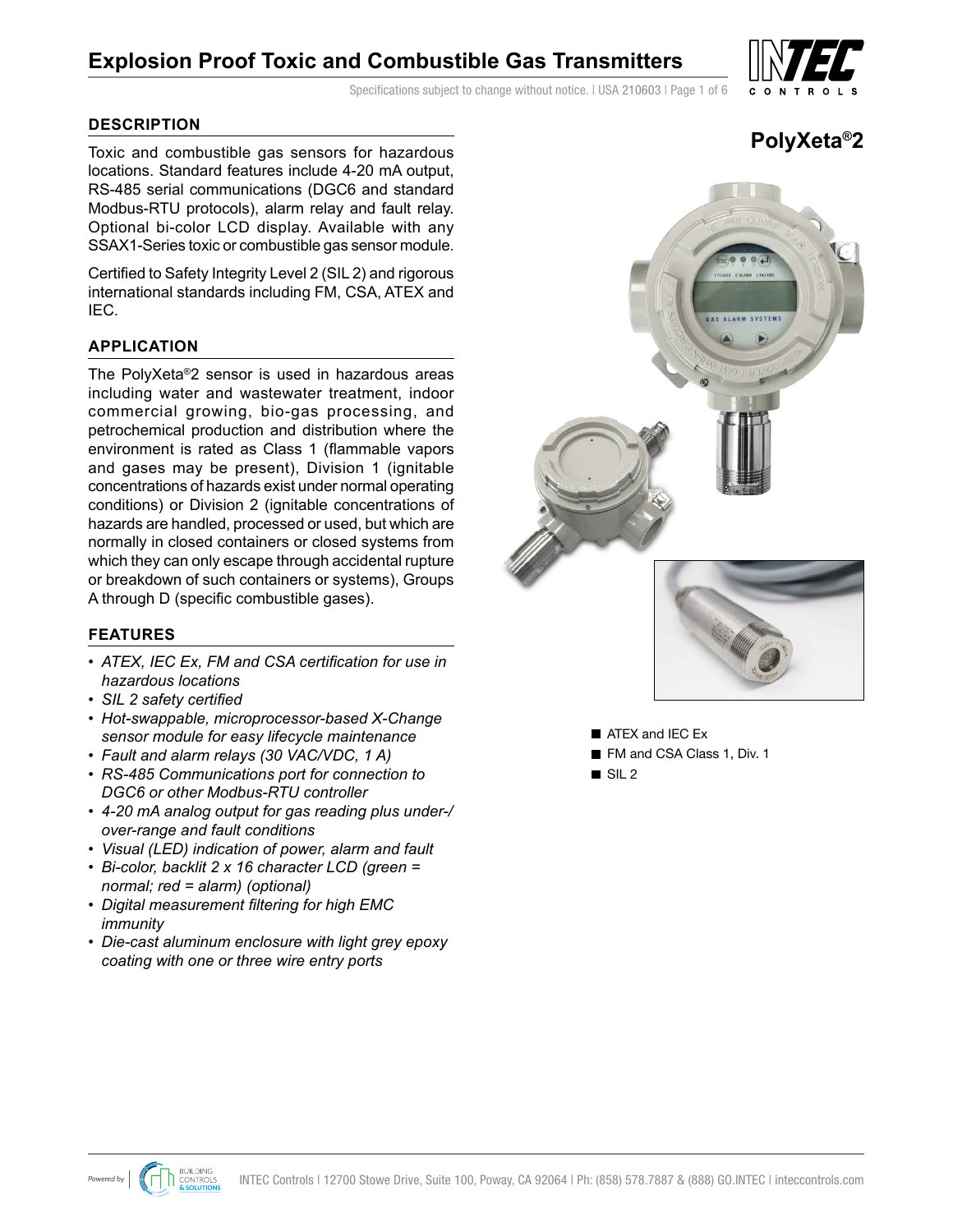

Specifications subject to change without notice. | USA 210603 | Page 2 of 6

### **SPECIFICATIONS**

### **Electrical**

Power supply

- PX2-2 series 20-28 VDC,

- Power consumption
- toxic gases & oxygen 24 VDC, 130 mA max.
- 

Serial interface Serial data bus

### **Sensor Data**

- Combustible Gases
- 
- 
- 
- **-** warm-up time 300s
- 
- 
- 
- 
- 
- 
- 

Toxic Gases & Oxygen

- 
- sensor element Electrochemical
- 
- stabilization time 24 hours
- 
- 
- 

- PX2-1 series 20-28 VDC. reverse polarity protected reverse polarity protected or 24 VAC ± 10% (21.6-26.4 VAC)

- combustible gases 24 VDC, 90 mA, 130 mA max. Control unit Microprocessor with 12-bit converter resolution Digital filter **Averaging in order to increase the** EMC immunity Visual indications 3 LEDs for power, alarm and fault Analog output signal Proportional, overload and shortcircuit proof, load  $\leq$  500  $\Omega$  4-20 mA = measuring range 3.0-4 mA = underrange > 20-21.2 mA = overrange 2 mA  $=$  fault  $> 21.8$  mA = fault High Fault relay (optional) Max. 30 VAC/VDC, 1 A Alarm relay (optional) Max. 30 VAC/VDC, 1 A LCD (optional) 2 x 16 characters, 3 status LEDs, 4 menu operating elements

**-** measuring range *See Ordering Information* **-** sensor element Pellistor (catalytic bead) sensor - sensor data *See Combustible Gases Table* **-** stabilization time 24 hours - temperature range  $-22^\circ$ F to 140 $^\circ$ F (-30 $^\circ$ C to +60 $^\circ$ C) **-** humidity range 0-95% RH not condensing **-** pressure range Atmospheric ± 10% **-** storage temperature 32°F to 68°F (0°C to +20°C) **-** storage time<sup>1</sup> 6 months<br>**-** sensor lifetime 5 years / **5 years / normal ambient** conditions **-** poisoning Sensors are susceptible to poisoning by organic solvents and silicone vapors. - measuring range See Ordering Information

- sensor data *See Toxic Gases & Oxygen Table* - warm-up time Measuring mode after 30s or 10s (CO, O2), 60s (NO2), 300s (NH3) - storage time<sup>1</sup> Max. 6 months - poisoning Sensors are susceptible to poisoning by organic solvents and silicone vapors.

## **Physical**

- Sensor Head Housing - material 316 Stainless Steel: 1.4404 - dimensions  $(d \times H)$  1.18 x 2.20 in. (30 x 56 mm) - protection class Gas inlet IP64, with option splash proof IP65 (on request) - thread External thread NPT ¾" ANSI/ B1.20.1 Enclosure - material P1 and P3 Aluminum pressure die-casting, epoxy coating - color Light gray RAL 7032 - dimensions  $(D \times H)$  3.7 x 3.2 in (95 x 82 mm) - protection class Housing protection IP66 to IP68 (depending on the cable glands used) Weight **Approx.** 2.9 lb (1.3 kg) Mounting Wall mounting (sensor head downwards) Cable entry  $1x$  resp.  $3x \frac{3}{4}$  in. (Ansi B1.20.1) Wire connection Spring-type terminal, 0.08 to 2.5 mm² AWG 28-12 Wire length Max. load 500  $\Omega$  (= wire resistance + controller input resistance) **Environmental** Humidity 20-90% RH (non-condensing) Operating temperature - no display  $-13^\circ$ F to  $140^\circ$ F (-25 $^\circ$ C to +60 $^\circ$ C) - with display  $-4^{\circ}$ F to 140°F (-20°C to +60°C) Storage temperature 23°F to 86°F (-5°C to +30°C) Pressure range<sup>2</sup> 80 to 120 kPa (800 to 1200 mbar) Air velocity  $\leq 6$  m/sec. **Marking / Certificates** PX2-1 series - ATEX Marking II2G Ex db IIC T4 Gb, CE 0158 - EC-Type Examination Certificate BVS 15 ATEX E 129 X - Declaration of Conformity CE\_PX2-1 EX\_1911 - protection types EN 60079-0: 2012 and EN 60079-1: 2014 (Ex-db) - measurement function EN 60079-29-1 (pending) - certificates IECEx BSV 16.0038 X (electrical Ex protection),
- functional safety SIL 2 EN 50271: 2010; EN 50402: 2016

### PX2-2 series

- 
- Declaration of Conformity CE\_PX2\_2\_Zone2\_1808 - protection types EN 60079-0: 2012 and EN 60079-15: 2011 (Ex-nA)
- 

# and EN 61508: 2011 (parts 1-3) - ATEX Marking II3G Ex nA IIC T4 Gc - functional safety SIL 2 EN 50271: 2010; EN 50402: 2016 and EN 61508: 2011 (parts 1-3)

IEC 60079-0, -1 (Ex db)

1 We recommend recalibrating the devices if stocked for a longer period (> 8 weeks).

2 The explosion protection test only covers the pressure range up to 1100 mbar and the oxygen concentration up to 21% vol.

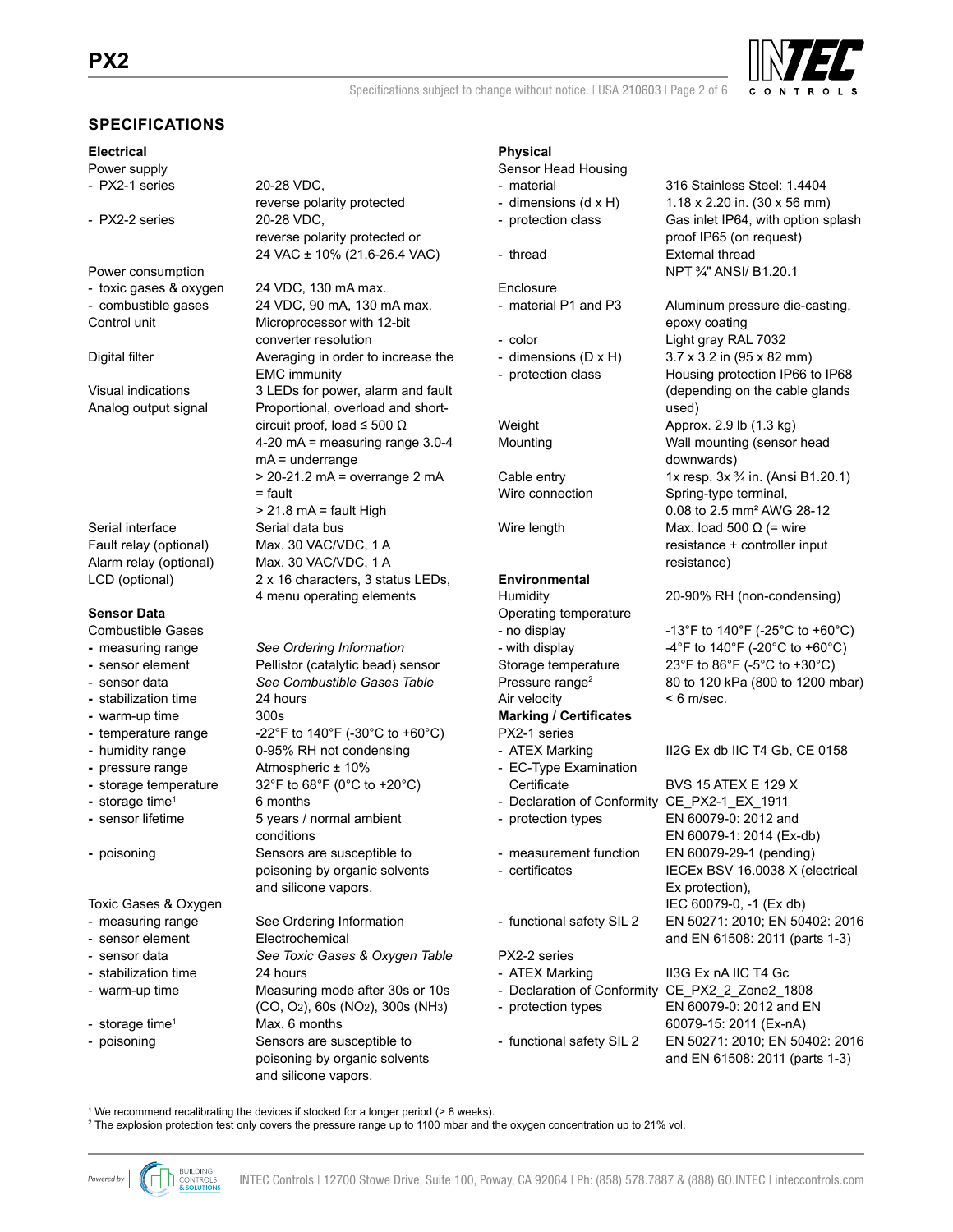

Specifications subject to change without notice. I USA 210603 | Page 3 of 6

### **SPECIFICATIONS**

| Marking / Certificates (cont)<br><b>Enclosure Certificates</b> |                                                                                                                                                                                                                                                                                       | <b>PX2-MAGPEN</b> | Magnetic Pen to Configu<br>w/Display               |
|----------------------------------------------------------------|---------------------------------------------------------------------------------------------------------------------------------------------------------------------------------------------------------------------------------------------------------------------------------------|-------------------|----------------------------------------------------|
| <b>FM Certificate</b>                                          | Class 3600, Class 3615, Class<br>3810, ANSI/NEMA 250. Explosion<br>Proof for Class I, Division 1,<br>Groups A, B, C and D; dust-<br>ignition-proof for Class II, Division<br>1, Groups E, F and G, Class III,<br>hazardous (classified) locations,<br>indoors and outdoors (type 4X). | <b>CONKIT-PX2</b> | Cup and 6 Ft. Tube to Co<br>GR Regulator w/ PX2 Se |
| <b>CSA Certificate</b>                                         | 2472857 / Class 2258-<br>02 PROCESS CONTROL<br><b>EQUIPMENT</b> for hazardous<br>locations Class I, Div. 1,<br>Groups A, B, C and D; Class II,<br>Div. 1, Groups E, F and G, Class<br>III, Div. 1; Type $4X$                                                                          |                   |                                                    |
| Warranty                                                       | Two years material and<br>workmanship,<br>12 months normal exposure for<br>sensor element                                                                                                                                                                                             |                   |                                                    |

### **ACCESSORIES**

| <b>PX2-MAGPEN</b> | Magnetic Pen to Configure PX2<br>w/Display |
|-------------------|--------------------------------------------|
| <b>CONKIT-PX2</b> | Cup and 6 Ft. Tube to Connect              |
|                   | GR Regulator w/ PX2 Sensors                |

### **COMBUSTIBLE GASES TABLE**

### Sensor Data

|                 |                     | range                          |                             |                       |                                                                                        |              | variation                     | Drift in<br>air             |                            |                                                 |
|-----------------|---------------------|--------------------------------|-----------------------------|-----------------------|----------------------------------------------------------------------------------------|--------------|-------------------------------|-----------------------------|----------------------------|-------------------------------------------------|
| <b>Gas type</b> | <b>Ordering No.</b> | Measuring                      | Accuracy                    | resolution<br>Veldsig | Repeatability                                                                          | time<br>ເຈ   | Zero-point                    | Zero                        | Gain                       | ration<br>rval <sup>1</sup><br>Calibr<br>interv |
|                 | <b>PX2-</b><br>SX1- | % LEL/ ppm                     | $±$ % sig. % LEL /          | ppm                   | %∣≤<br>$< +$<br>sig.                                                                   | sec.         | $±$ % LEL                     | < % signal/<br>month        |                            | Months                                          |
| CH <sub>4</sub> | P3400-A             | $ 0 - 100 \%$ LEL              | $1$ (CH <sub>4</sub> )      | 0.1                   | 2 (CH4)                                                                                | 20           | 0.5 (CH <sub>4</sub> )        | 0.5 (CH <sub>4</sub> )      | $2$ (CH <sub>4</sub> )     | 6                                               |
| NH <sub>3</sub> | P3408-A             | 0–100 % LEL                    | 1 (CH4)                     | 0.1                   | $2$ (CH <sub>4</sub> )                                                                 | 25           | 0.5 (CH <sub>4</sub> )        | 0.5 (CH <sub>4</sub> )      | $2$ (CH <sub>4</sub> )     | 16                                              |
| NH <sub>3</sub> | P3408-B             | $ 0 - 20 \% \text{ UEG}$       | $1$ (CH <sub>4</sub> )      | 0,1                   | $2$ (CH <sub>4</sub> )                                                                 | $ 25\rangle$ | 0.5 (CH <sub>4</sub> )        | 0.5 (CH <sub>4</sub> )      | 2 (CH <sub>4</sub> )  6    |                                                 |
| $C_3H_8$        | P3480-A             | $ 0 - 100 \%$ LEL              | 1 (CH <sub>4</sub> ) $ 0.1$ |                       | $2$ (CH <sub>4</sub> )                                                                 | 30           | 0.5 (CH <sub>4</sub> )        | 0.5 (CH <sub>4</sub> )      | 2 (CH <sub>4</sub> ) $ 6 $ |                                                 |
| $C_3H_8$        | P3480-B             | $ 0 - 30 \%$ LEL               | $2 (C_3H_8) 0.01$           |                       | $ 2 (C_3H_8) _{40}$                                                                    |              | $ 0.5 (C_3H_8) $              | $ n.d.  > 3\% C4H10$        | $ 2 (C_3H_8) $ 6           |                                                 |
| $C_3H_8$        | P3480-C             | $ 0 - 5000$ ppm                |                             |                       | 2 (C <sub>3</sub> H <sub>8</sub> )   1 (ppm)   2 (C <sub>3</sub> H <sub>8</sub> )   40 |              | $ 0.5 (C_3H_8) $              | $ n.d.$ (> 3% $C_4H_{10}$ ) | $ 2 (C_3H_8) $ 6           |                                                 |
|                 |                     | All oth. PXXXX-A   0-100 % LEL | $1$ (CH <sub>4</sub> ) 0.1  |                       |                                                                                        |              | $ 2 (CH_4)  n.d.  0.5 (CH_4)$ | 0.5 (CH <sub>4</sub> )      | 2 (CH <sub>4</sub> )  6    |                                                 |

<sup>1</sup> Manufacturer-recommended calibration interval under normal environmental conditions.

All specifications were collected under optimal test conditions.

We confirm compliance with the minimum requirements of the applicable standard.

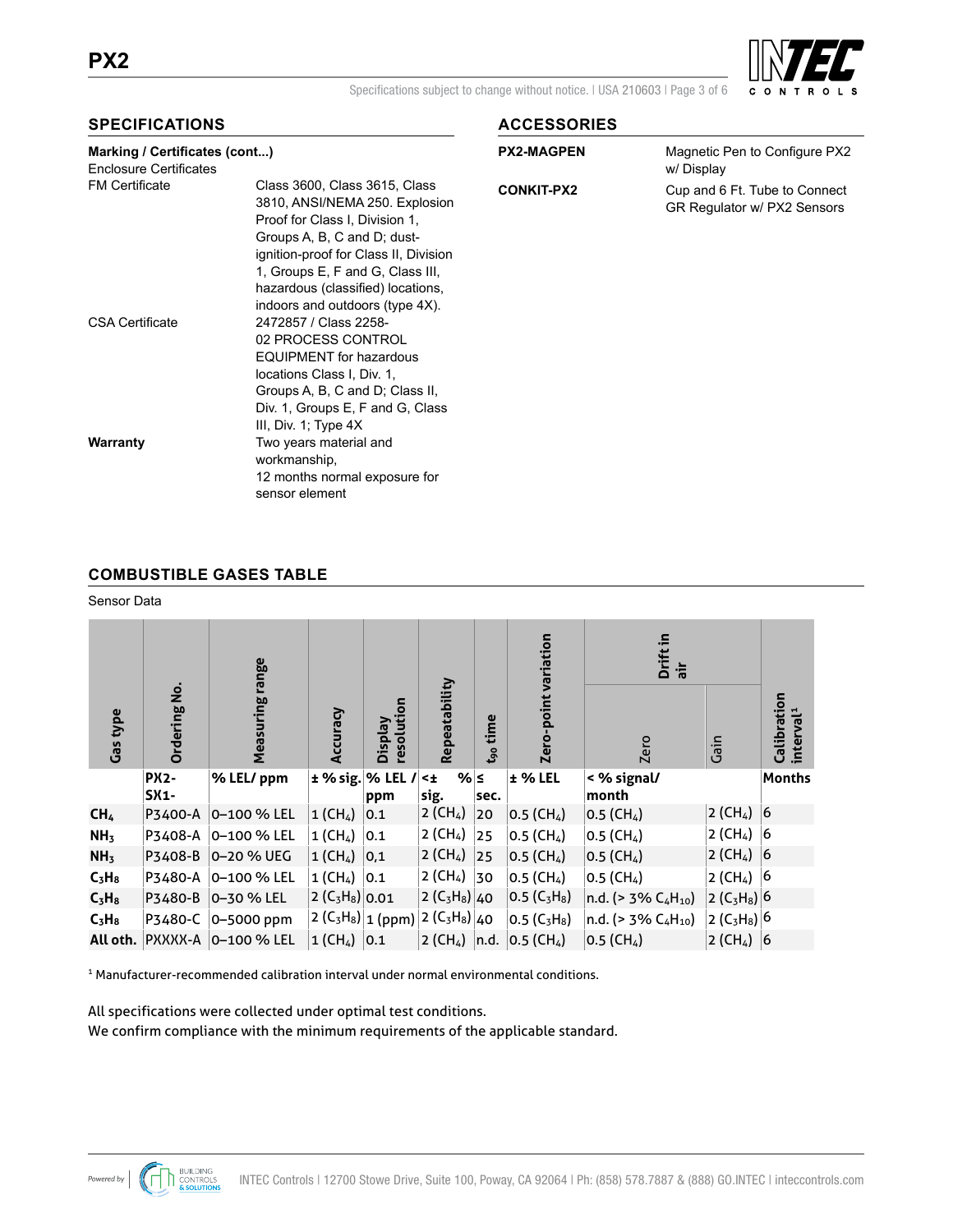

### **TOXIC GASES & OXYGEN TABLE**

**SPECIFICATIONS - SENSOR ELEMENT** Sensor Data

|                  |                       |                              |                |                    |                             |                      |                      |                         | Drift in<br>air                  |                              |                |                                     |                                  |                                   |                                      |
|------------------|-----------------------|------------------------------|----------------|--------------------|-----------------------------|----------------------|----------------------|-------------------------|----------------------------------|------------------------------|----------------|-------------------------------------|----------------------------------|-----------------------------------|--------------------------------------|
| Gas type         | Ordering No.          | Measuring range <sup>3</sup> | Accuracy       | Display resolution | Repeatability               | t <sub>90</sub> time | Zero-point variation | <b>Zero</b>             | Gain                             | Temperature range            | Pressure range | Humidity range (non-<br>condensing) | Life time <sup>1</sup><br>in air | Relative gas density <sup>2</sup> | Calibration<br>interval <sup>1</sup> |
|                  | <b>PX2-</b><br>$SX1-$ | ppm                          | ± %<br>sig.    | ppm                | %∣≤<br>$\leq$ $\pm$<br>sig. | sec.                 | ±ppm                 | %<br>$\,<$              | $sig$ - $\degree$ C<br>nal/month |                              | kPa            | %RH                                 | 15<br>$ $ months $ $             |                                   | Air = 1 Months                       |
| <b>CO</b>        | E1110-C               | $0 - 150$                    | $\overline{2}$ | 0.1                | 5                           | 40                   | $\overline{4}$       | 0.4                     | 0.4                              | -20 / +50 80-120 10-95       |                |                                     | 72                               | 0.97                              | 12                                   |
| <b>CO</b>        | E1110-E               | $0 - 250$                    | 2              | 0.1                | 5                           | 40                   | 4                    | 0.4                     | 0.4                              | -20 / +50 80-120 10-95       |                |                                     | 72                               | 0.97                              | 12                                   |
| <b>CO</b>        | E1110-F               | $0 - 300$                    | $\overline{2}$ | 0.1                | 5                           | 40                   | 4                    | 0.4                     | 0.4                              | $-20/150/80-120/10-95$       |                |                                     | 72                               | 0.97                              | 12                                   |
| CO               | E1110-H               | $0 - 500$                    | 2              | 0.1                | 5                           | 40                   | 4                    | 0.4                     | 0.4                              | $-20/150/80-120/10-95$       |                |                                     | 72                               | 0.97                              | 12                                   |
| NH <sub>3</sub>  | E1125-A               | $0 - 100$                    | 5              | 0.1                | 10                          | 200                  | 5                    | $\mathbf{1}$            | $\mathbf 2$                      | -30 / +50 80-120 15-90       |                |                                     | 24                               | 0.60                              | 12                                   |
| NH <sub>3</sub>  | E1125-B               | $0 - 300$                    | $\overline{3}$ | 0.1                | 10                          | 200                  | 15                   | $\mathbf{1}$            | $\overline{2}$                   | -30 / +50 80-120 15-90       |                |                                     | 24                               | 0.60                              | 12                                   |
| NH <sub>3</sub>  | E1125-C               | $0 - 500$                    | $\overline{3}$ | 0.1                | 10                          | 200                  | 5                    | $\overline{\mathbf{1}}$ | $\overline{\mathbf{c}}$          | -30 / +50 80-120 15-90       |                |                                     | 24                               | 0.60                              | 12                                   |
| NH <sub>3</sub>  | E1125-D               | $0 - 1000$ 3                 |                | $\mathbf{1}$       | 10                          | 200                  | 10                   | $\mathbf{1}$            | $\overline{2}$                   | -30 / +50 80-120 15-90       |                |                                     | 24                               | 0.60                              | 12                                   |
| NH <sub>3</sub>  | E1125-E               | $0 - 5000$ 2                 |                | $\mathbf{1}$       | 10                          | 120                  | 100                  | $\mathbf 1$             | $\overline{2}$                   | -30 / +50 90-110 15-90       |                |                                     | 24                               | 0.60                              | 12                                   |
| NO <sub>2</sub>  | E1130-E               | $0 - 100$                    | 5              | 0.1                | $\overline{2}$              | 120                  | 2                    | $\mathbf{1}$            | $\overline{2}$                   | $-30/150$ 80-120 15-90       |                |                                     | 24                               | 2.80                              | 12                                   |
| <b>HCN</b>       | E1183-B               | $0 - 50$                     | 5              | 0.01               | 5                           | 40                   | 2                    | $\overline{\mathbf{1}}$ | $\overline{2}$                   | -20 / +50 90-110 15-90       |                |                                     | 24                               | 0.93                              | 6                                    |
| <b>HCN</b>       | E1183-C               | $0 - 100$                    | 5              | 0.1                | 5                           | 60                   | $\overline{2}$       | $\mathbf{1}$            | $\overline{2}$                   | -20 / +50 90-110 15-90       |                |                                     | 24                               | 0.93                              | 6                                    |
| <b>HCl</b>       | E1186-D               | $0 - 20$                     | 5              | 0.01               | 5                           | 60                   | 0.5                  | $\mathbf 1$             | $\overline{2}$                   | $-20/150$ 90 $-110$ 15 $-90$ |                |                                     | 24                               | 1.27                              | 6                                    |
| H <sub>2</sub> S | E1197-A               | $0 - 50$                     | 3              | 0.01               | 2                           | 60                   | $\mathbf{1}$         | $\mathbf{1}$            | $\overline{2}$                   | -30 / +50 90-110 15-90       |                |                                     | 24                               | 1.19                              | 12                                   |
| H <sub>2</sub> S | E1197-B               | $0 - 100$                    | $\overline{3}$ | 0.1                | 5                           | 60                   | $\mathbf{1}$         | $\mathbf{1}$            | $\overline{2}$                   | -30 / +50 90-110 15-90       |                |                                     | 24                               | 1.19                              | 12                                   |
| H <sub>2</sub> S | E1197-C               | $0 - 200$                    | 3              | 0.1                | 5                           | 60                   | $\overline{2}$       | $\mathbf{1}$            | $\overline{2}$                   | -30 / +50 90-110 15-90       |                |                                     | 24                               | 1.19                              | 12                                   |
| H <sub>2</sub> S | E1197-D               | $0 - 500$                    | $\overline{3}$ | 0.1                | 5                           | 60                   | 5                    | $\mathbf{1}$            | $\overline{2}$                   | -30 / +50 90-110 15-90       |                |                                     | 24                               | 1.19                              | 12                                   |
| H <sub>2</sub> S | E1197-E               | $0 - 1500$ 3                 |                | $\mathbf{1}$       | 5                           | 90                   | 15                   | n.d.                    | n.d.                             | -30 / +50 90-110 15-90       |                |                                     | 24                               | 1.19                              | 12                                   |
|                  |                       | % vol                        |                |                    |                             |                      |                      |                         |                                  |                              |                |                                     |                                  |                                   |                                      |
| O <sub>2</sub>   | E1195-<br>A2/3        | $0 - 25$                     | $\overline{2}$ | 0.01               | n.d.                        | 30                   | n.d.                 | n.d.                    | 0.4/<br>0.6                      | $-40/15080-1205-95$          |                |                                     | 24/36 1.11                       |                                   | 6/6                                  |
| $\mathbf{0}$     | E1195-<br>A5/7        | $0 - 25$                     | $\overline{2}$ | 0.01               | n.d.                        | 30                   | n.d.                 | n.d.                    | 0.4/<br> 0.4                     | -40 / +50 80-120 15-90       |                |                                     | 60/84 1.11                       |                                   | 12/12                                |

<sup>1</sup> Manufacturer-recommended calibration interval under normal environmental conditions

<sup>2</sup> The sensor must be installed at the correct height depending on the relative gas density (d):

d < 0.95: Mount on the ceiling

0.95 < d < 1.05: Mount at a height of 1.5–1.8 m above floor

d > 1.05: Mount at a height of 0.3 m above floor

Exception NO<sub>2</sub>: Mounting height for NO<sub>2</sub> sensors: 0.5-1.8 m above floor!

<sup>3</sup> Exceeding the measuring range limit will include a risk of damaging the sensor element.

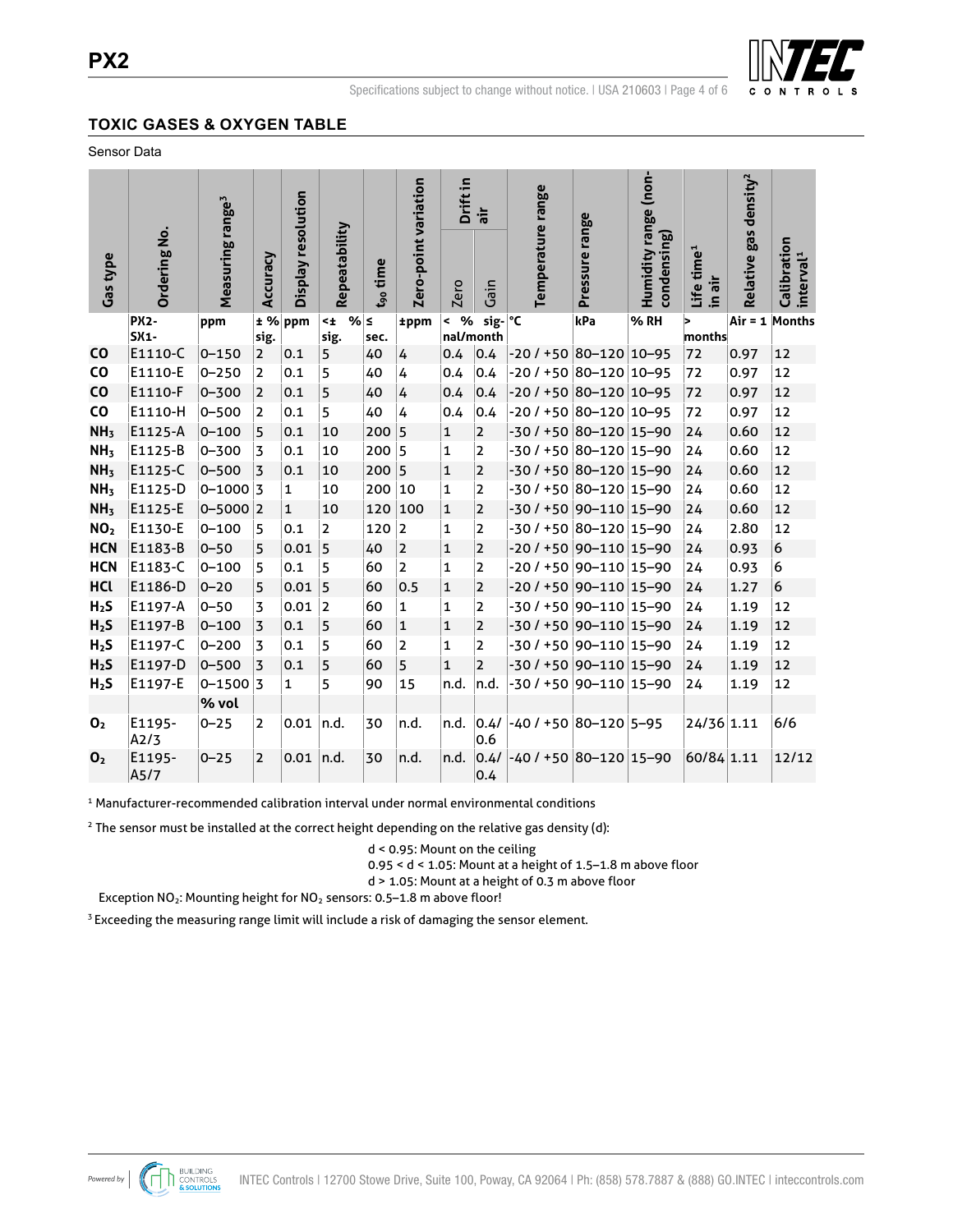

# **TOXIC GASES & OXYGEN TABLE CROSS SENSITIVITY<sup>1</sup> - SENSOR ELEMENT**

**Cross Sensitivity Gassilicity Cross gas** *Sensitivity* **Gassilicity Cross gas** *Cross* **gas** *Cross* **gas** *Cross* **gas** *Cross* **gas** *Cross* **gas** *Cross* **gas** *Cross* **gas** *Cross* **gas** *Cross* **gas** *Cross* **gas** *Cross* **gas** *Cros* 

*Illustration: Gas concentration of cross gas / reaction of sensor*

| <b>Gas type</b>  | <u>ş</u><br>Ordering       | ರೆ<br>Chlorine, | $C_2H_6O$<br>Ethanol, | $C_2H_4$<br>Ethylene, | S<br>monoxide,<br>Carbon | CO <sub>2</sub><br>dioxide<br>Carbon | SO <sub>2</sub><br>dioxide,<br>Sulphur | $\frac{1}{5}$<br>$E_{2}$<br>Hydrogen<br>phide, | $\mathbf{Q}_2$<br>Nitrogen<br>dioxide | $\overline{\mathbf{z}}$<br>monoxide<br>Nitrogen | £<br>Hydrogen, |
|------------------|----------------------------|-----------------|-----------------------|-----------------------|--------------------------|--------------------------------------|----------------------------------------|------------------------------------------------|---------------------------------------|-------------------------------------------------|----------------|
|                  | <b>PX2-</b><br><b>SX1-</b> | ppm             | ppm                   | ppm                   | ppm                      | ppm                                  | ppm                                    | ppm                                            | ppm                                   | ppm                                             | ppm            |
| <b>CO</b>        | E1110-X <sup>2</sup>       | 2/0             | 2000/5                |                       |                          | 5000/0                               | 50/0,5                                 | 25/0                                           | $50/-1$                               | 50/8                                            | 100/20         |
| NH <sub>3</sub>  | E1125-A                    | 10/0            | 100/0                 | 100/0                 | 200/0                    | 5000/0                               | 10/10                                  | $10$ /<20 $ 20$ /<2                            |                                       | 20/0                                            | 1000/-10       |
| NH <sub>3</sub>  | E1125-B                    | 10/0            | 100/0                 | 100/0                 | 200/0                    | 5000/0                               | 10/12                                  | 10/<30 20/0                                    |                                       | 20/0                                            | 1000/-150      |
| NH <sub>3</sub>  | E1125-C                    | 10/0            | 100/0                 | 100/0                 | 200/0                    | 5000/0                               | 10/12                                  | 10/<30 20/0                                    |                                       | 20/0                                            | 1000/-150      |
| NH <sub>3</sub>  | E1125-D                    | 10/0            | 100/0                 | 100/0                 | 200/0                    | 5000/0                               | 10/12                                  | 10/<30 20/0                                    |                                       | 20/0                                            | 1000/-150      |
| NH <sub>3</sub>  | E1125-E                    | 10/0            | 100/0                 | 100/0                 | 200/0                    | 5000/0                               | 10/12                                  | 10/<30 20/0                                    |                                       | 20/0                                            | 1000/-150      |
| NO <sub>2</sub>  | $E1130 - X^2$              | 1/1             | 100/0                 | 500/0                 | 400/0                    | 5000/0                               | $30/-0.6$                              | $20/-25$                                       |                                       | 50/0                                            | 1000/0         |
| <b>HCN</b>       | $E1183-X^2$                |                 |                       | 100/0                 | 100/2                    |                                      | 20/38                                  | 15/25                                          | $5/-12$                               | 35/0                                            | 100/2          |
| HCl              | E1186-D                    | 20/0            |                       | 100/0                 | 1000/0                   |                                      | 100/0                                  | 20/31                                          | $20/-6$                               | 25/0                                            | 0/             |
| H <sub>2</sub> S | E1197-X <sup>2</sup>       |                 |                       |                       | 100/2                    |                                      | 100/20                                 |                                                | 5/1                                   | 35/2                                            | 100/20         |
| $\mathbf{0}_2$   | $E1195-X^2$                |                 |                       |                       |                          | 5 % vol                              |                                        |                                                |                                       |                                                 |                |

<sup>1</sup> The table does not claim to be complete. Other gases, too, can have an influence on the sensitivity. The mentioned cross sensitivity data are only reference values valid for new sensors. tivity data are only reference values valid for new sensors.

<sup>2</sup> Cross sensitivities valid for all measuring ranges of the sensor. <sup>2</sup> Cross sensitivities valid for all measuring ranges of the sensor.

All specifications were collected under optimal test conditions. All specifications were collected under optimal test conditions.

We confirm compliance with the minimum requirements of the applicable standard. We confirm compliance with the minimum requirements of the applicable standard.

# **WIRING CONFIGURATION**